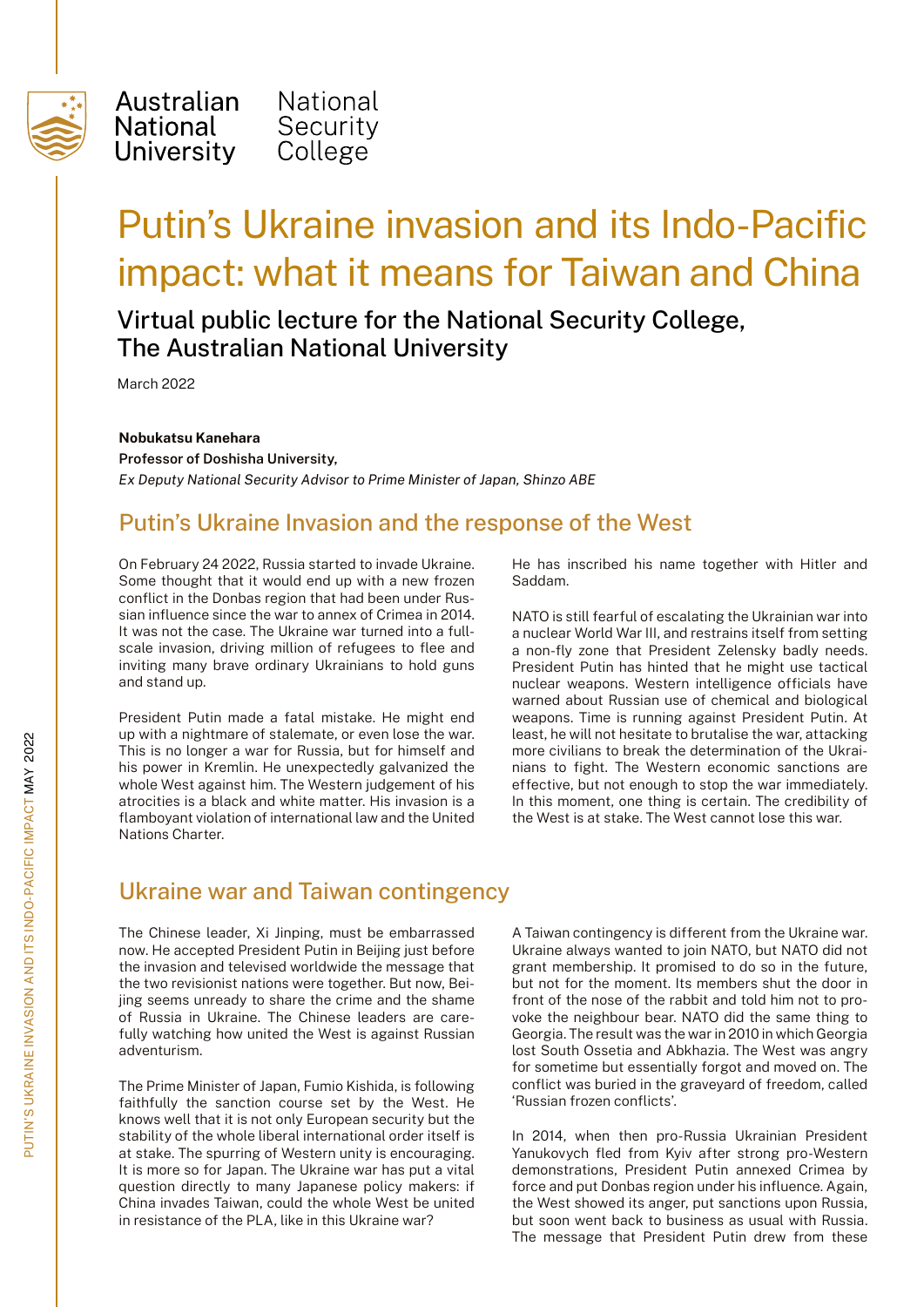experiences was that the West was weak and in disarray, and did not have guts to face Russia militarily. Russia was convinced that Mother Russia can retain its sphere of influence by force, outside the defence responsibility of NATO.

Taiwan is very different. The island had been in the sphere of influence of the United States for more than 75 years. Japan is a direct player here. The Japan-US Alliance treaty has the similar Article 5 of common defense obligation as the NATO treaty. In addition, it has an important article on regional security, Article 6. This stipulates that US forces can use US bases in Japan for the stability of the Far East. The article means that US forces defend South Korea, Taiwan and the Philippines, using the US bases in Japan. This was drafted reflecting the strategic situation in Asia around the 1950s: the Korean War and consecutive Taiwan strait crises. Sino-US and Sino-Japan rapprochement in 1970s erased the fear of a Taiwan contingency for some time. But neither Japan nor the United States ever accepted the Chinese assertion that Beijing can forcibly annex Taiwan against Taiwanese free will.

The Chinese assertion of history that Taiwan has always been a part of China is fake news, as is Putin's assertion

# Can a Taiwan contingency happen?

The idea of a Taiwan conflict or contingency could be dismissed as something of a laughing matter in 1990s. When the leader Li Denghui democratised Taiwan, China feared a new national identity would be born there. The PLA launched many missiles in the vicinity of the island to scare the Taiwanese off. Two US navy aircraft carriers rushed to the Western Pacific. China backed off immediately, with rage against the humiliation.

Now, however, China is three quarters of the United States in terms of economic size. Its military budget is five times bigger than the Japanese defence budget, that is more than 30 percent of the US defence budget. It is huge, for the US military budget is almost half of global defence spending. China's is still increasing, with double digit growth every year, and that is not including a massive R&D budget. The PLA is now without a peer in the region, except the US forces. In size it is becoming a monster, like the Imperial Japanese Army in 1930s.

Xi Jinping will not risk an adventure at this juncture. He is concentrating his political energy to extend his leadership into the third term from 2022 to 2027, and beyond. Around 2030, when he should be thinking of his trophy for his leadership, that must be a comparable one with Mao Zedong, China must be far bigger than today and the PLA far stronger. He might then be tempted to invade Taiwan.

that Ukraine has been core to Mother Russia. Taiwan was a Dutch-ruled island like Indonesia. It became a territory of China only in the late 17th century. Taiwan was annexed by Japan in 1895 after the Sino-Japanese war and quickly Japanised and industrialised. After the defeat of Imperial Japan in 1945, Kuomintang leader Jiang Jieshi (Chiang Kai-shek) fled from the continent to the island. Since then, Taiwan has always been in the sphere of influence of the US.

The island of Taiwan has a population of about 23 million. The surface is as big as Kyushu island of Japan. Taiwan's people achieved spectacular economic growth in 1980s. Taiwan got fully democratised under the leader Li Denghui (Lee Teng-hui) in the 1990s. And the Taiwanese today have a robust identity as a free nation, clearly distinct from communist China. China once tried to absorb Taiwan economically at the turn of the new century, and then leader Ma Yingjiu (Ma Ying-jeou) tilted toward the continent. But in 2014 the students born after Taiwan democratisation rushed into the parliament in protest, and pulled back the foreign policy of Taiwan to distance it from China. The incident is known today as the 'Sunflower Revolution'. Taiwan is now the symbol of freedom in Asia as the West Berlin was in 1950s Europe.

Dictators have an extraordinary psychology that ordinary people cannot imagine. Putin is the proof. Dictatorship decays over time. All the wise men will be ousted. Young "yes-men" surrounds the dictator, trying to please the ailing ruler. Suffering from the solitude and suspicion of treason and new leadership challenge, fearing the ailing brain and physical strength, worried about his own future, and more and more detached from the reality, the dictator could make a mistake. As Talleyrand said, a mistake could be worse than a crime. Xi Jinping could make the same fatal mistake.

Xi Jinping is from the Red Guard generation of Mao's cultural revolution. From 1966 through 1976 when Mao died, there was no education in China. The generation's world view is extremely narrow. They are still living in the 19th century. The world is a jungle. The strong survives and the weak is destroyed. This Social Darwinism, dead long ago in the West, is still very much vividly ingrained in their psychology. They do not understand liberal ideals. As they see it, the Westerners carved out China, during the Qing dynasty, like pieces of a cake, because China was weak. Now China is strong. Why can China not expand its territory and its sphere of influence in Asia, at least in the Western Pacific? It was a Chinese sphere of influence, not an American one, only two hundred years ago. This is how they feel.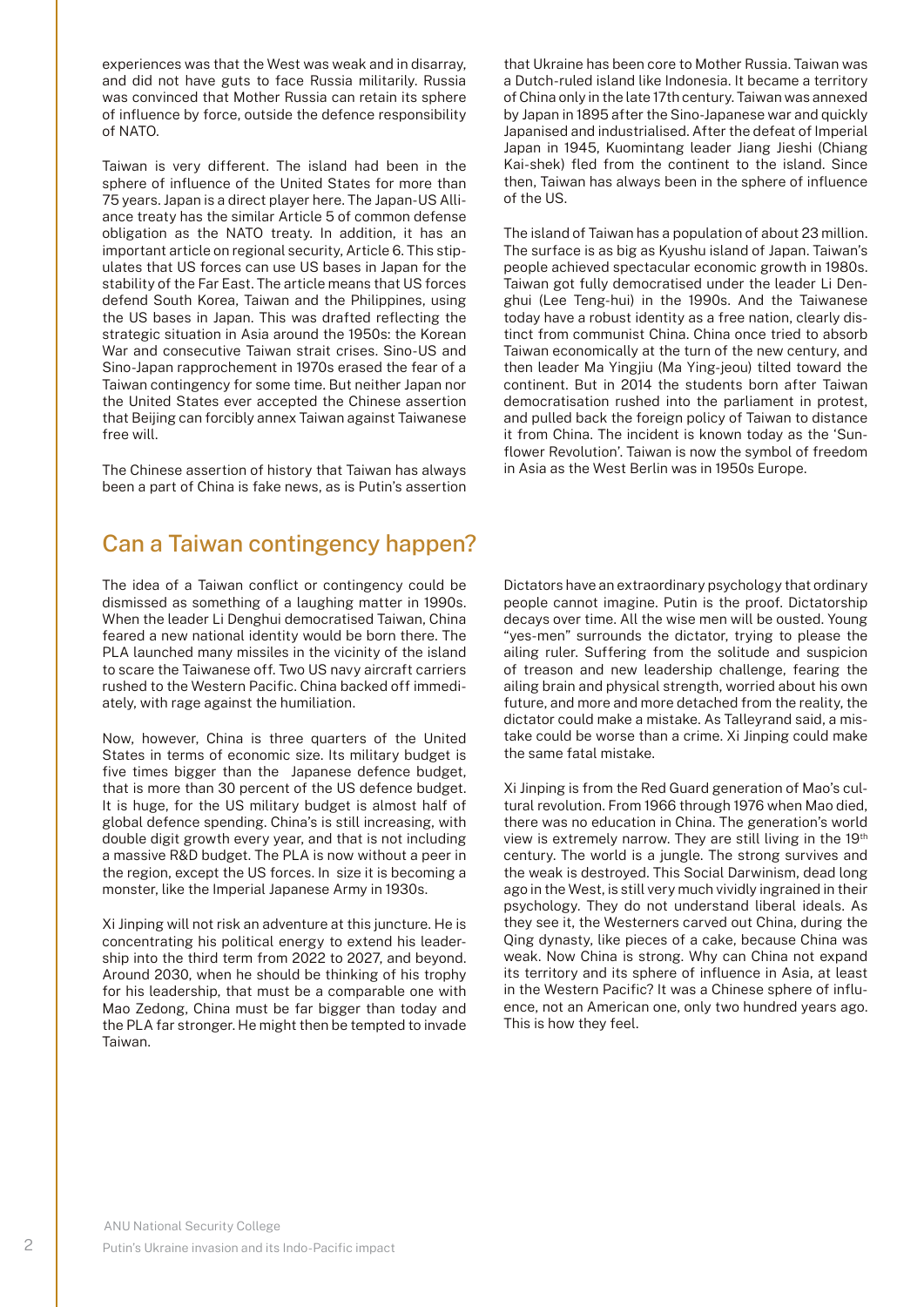The Chinese Communist Party (CCP) is now suffering from the lack of legitimacy of power. In reality, Chinese traditional political thought is close to ideas of the European Enlightenment. Menzi said two thousand and three hundred years ago: love is the basis of the good governance; the people's voice is heaven's voice; people are more precious than a king; a good king is given the grace of heaven to rule the world and a bad king can be decapitated. The Chinese leaders know that they are bad kings; rotten red aristocrats enjoy huge wealth; the social gap widens; the whole society is aging rapidly; ethnic minorities who are awaken assert self-determination and resist the oppression and forced assimilation with the Han majority. But the Chinese leaders are determined to stick to power. They saw the miserable collapse of the Soviet Empire in the Eastern Europe around 1990. They are fully determined to make their communist regime survive. That is the only existential purpose of CCP today.

They started to rewrite history. The legitimacy of the

#### The cause to defend Taiwan

Can the West be united to defend Taiwan? Unlike in the Ukrainian case, the United States, Japan and Australia could be involved immediately in the contingency.

What is the cause of defending Taiwan? This is not only about Taiwan. This is the war to know whether the emerging liberal order in Asia will survive or not. Many Asians support the liberal international order. Human dignity is absolutely equal across nations and cultures. People are born to be free. Freedom means to do what one believes right and to contribute to others. People can cooperate to live better, for humans share the same very basic emotion. It is called love in Christianity, compassion by Buddhist, ren (love) by Confucians and brotherhood by Muslims. This is why Asians can accept freedom, democracy and the rule of law as universal values.

Asians came through a very different path to come here. When the Westerners were busy establishing democracies inside their nations and warring against each other for the mastery of world politics, the Asians were colonised, racially discriminated against, and today's universal values were applied to them in a very limited manner. Their human dignity and sovereignty were denied cruelly.

But after World War II, they became independent. Gandhi led India to independence with his belief of love and non-violence. Other leaders of Asia took guns to fight back against the returning colonial rulers like in Vietnam and Indonesia. It was only the United States which swore that its colony, the Philippines, should become independent. The British, the French and the Dutch came back with guns in their hands. Many of the newly independent nations turned their back to the West. They chose dictatorship, communist, populist or even military junta, to pursue rapid development, and to be strong and prosperous.

But after half a century's experiment of dictatorship, in the 1980s they started to join the club of democracy one by one. The Philippines was the first new democracy in communist dictatorship is based upon the glorious history of founding a strong and prosperous communist China by the party. The Western invaders and the Japanese were kicked out by communist war heroes. China even kicked out the American invaders from North Korea. The Kuomintang was driven to Taiwan. And China is now the number two economy on earth. Under the state's electronic hyper surveillance system with strictly controlled information, nationalism is used to govern. A wise Chinese intellectual has said: nationalism is a tiger, once on its back, one can never get off it. And this is exactly the situation for the CCP today.

In this political context, a Taiwan invasion and annexation must be a national goal for CCP. It cannot be otherwise. Xi Jinping declares that annexation of Taiwan is a historic mission of China. It is no longer a matter of "to do or not to do." It is the matter of "when and how."

Asia in 1986. South Korea followed in 1987. In the 1990s, coastal ASEAN nations and Taiwan followed. They are still shaky democracies with many frailties inside, but their people are proud of their democratic progress.

Asians also understand that the West changed drastically, much for the better, after World War II. Reverend King's civil right movement pulled down racial discrimination as an institution in the United States. The Europeans followed. Freedom and democracy were no longer local white Christian values, but universal values. The leadership of the United States is no longer only for the West itself but for the world. Now nations elsewhere are following the West by becoming equal partners of the liberal international order.

They are watching Western leadership in Ukraine, after a mixed record over many years. NATO intervened in Yugoslavia and Libya. Syrian use of chemical weapons did not invite US attacks. Hong Kong, so close to China, lost completely its freedom. Georgia was lost. But now the West is standing up for Ukraine. What will happen if China invades Taiwan? This is the question that the Asians are asking.

China is far bigger and stronger than Russia. China is a number one trade partner for many nations globally. It has nuclear weapons too. It would be impossible to isolate China as the West did Russia. Exclusion of Russia from the SWIFT system and freezing bank account for foreign reserves is choking the Russian economy. Russia provides 40 percent of natural gas for Europe. But still, it is a small economy in comparison with the United States, EU and Japan. Its economy is about the size of South Korea's. The shock of economic sanctions against Russia is big but bearable. Could we do the same when China invades Taiwan?

The answer to the question should be "this is not about money". If Taiwan is lost without the help of the West, the whole of Asia will be lost to the CCP. And the credibility of Western values will erode instantly.